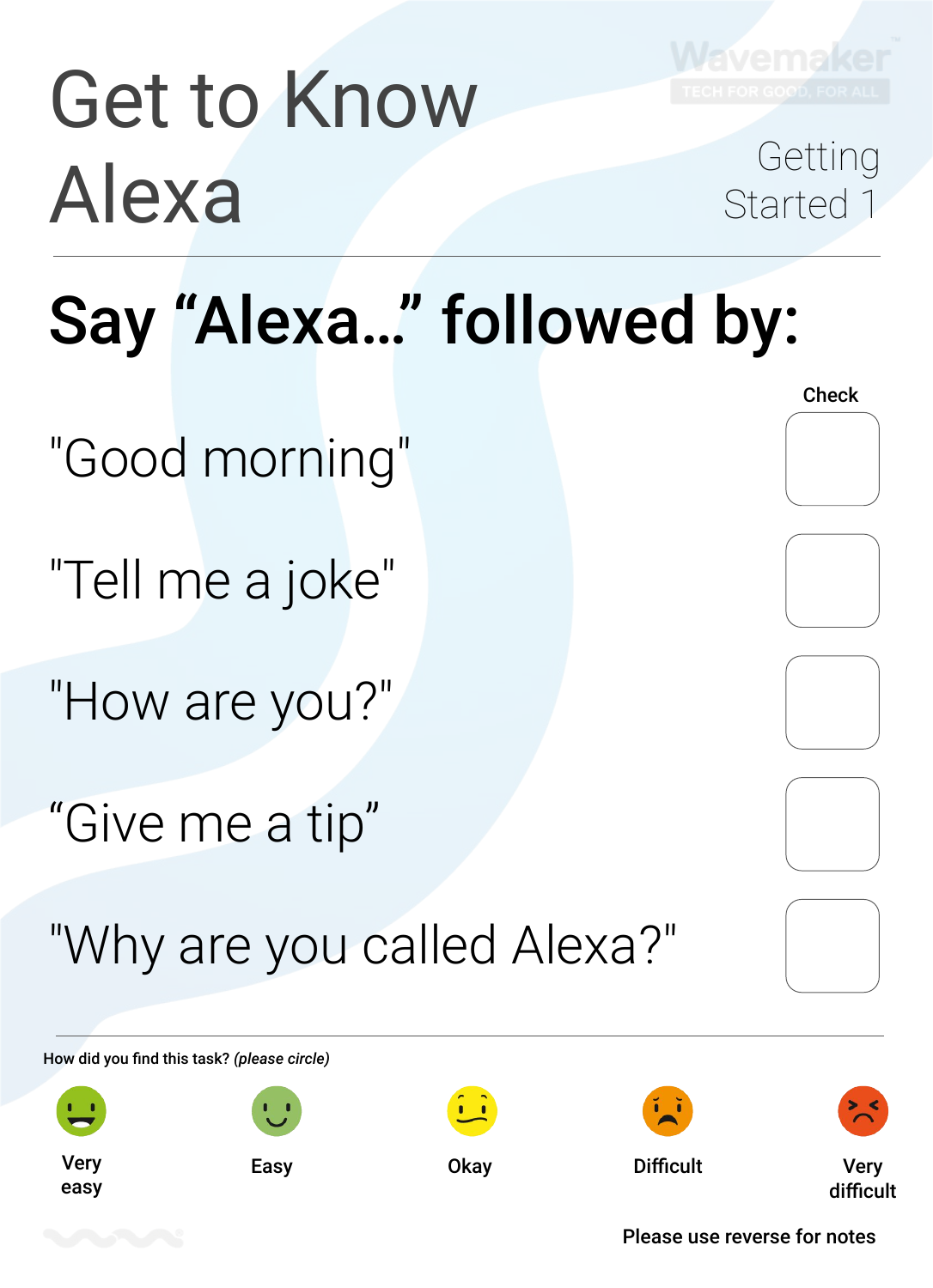

# Useful Phrases Getting<br>
Started 2

Started 2

**Check** 

### Say "Alexa…" followed by:

"Turn up the volume"

"What time is it?"

"What can I say?"

"Volume 6" *Volume ranges between 1 and 10*

"What's the news?"

How did you find this task? *(please circle)*

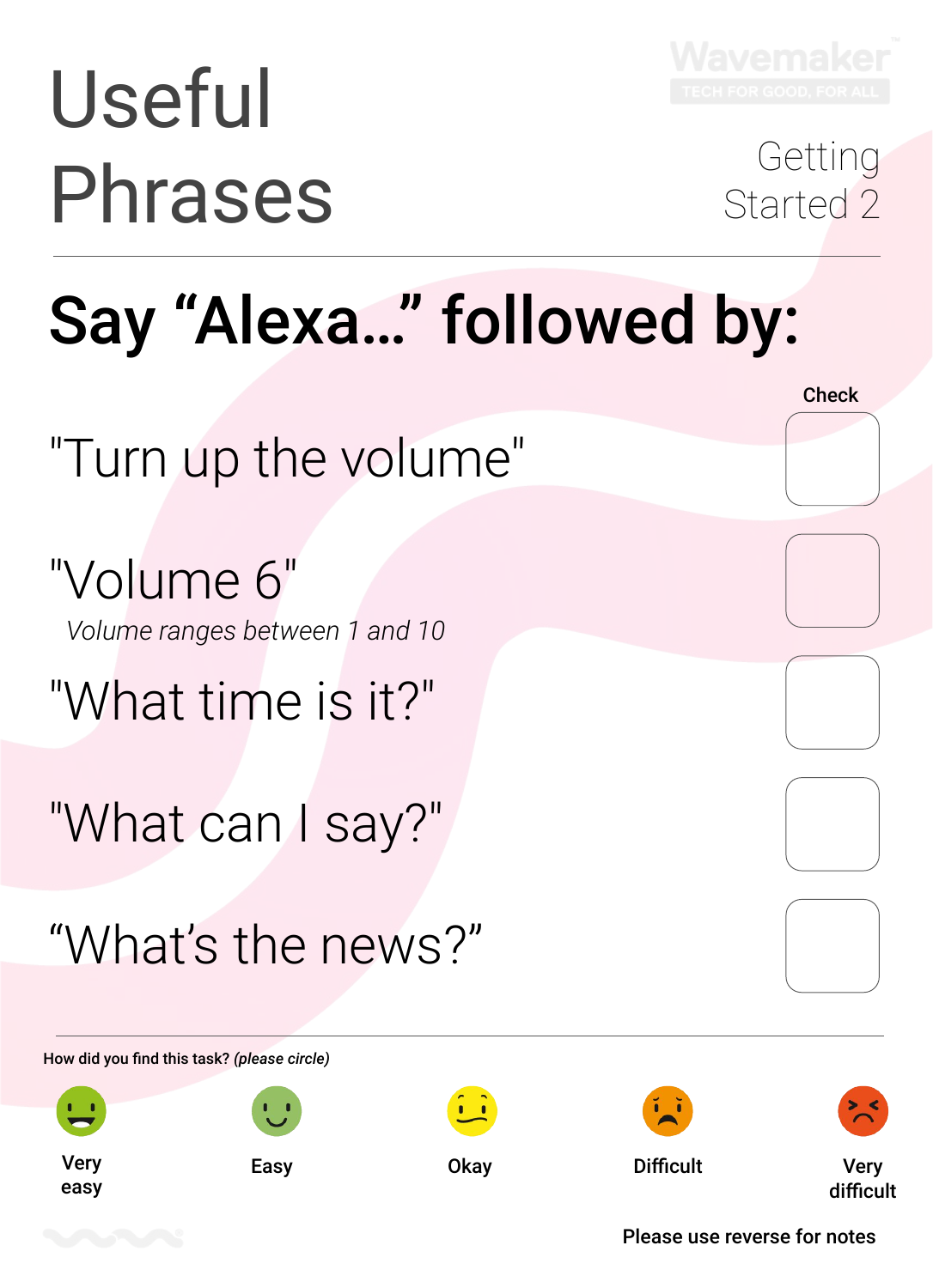# Questions & Answers Getting<br>
Answers Started 3

Started 3

**Check** 

## Say "Alexa…" followed by:

"What is 100 divided by 16?"

"Who is the Prime Minister?"

"Why is the sky blue?" *Ask about science, maths, and geography*

"What is the capital of Spain?"

"What can I say?"



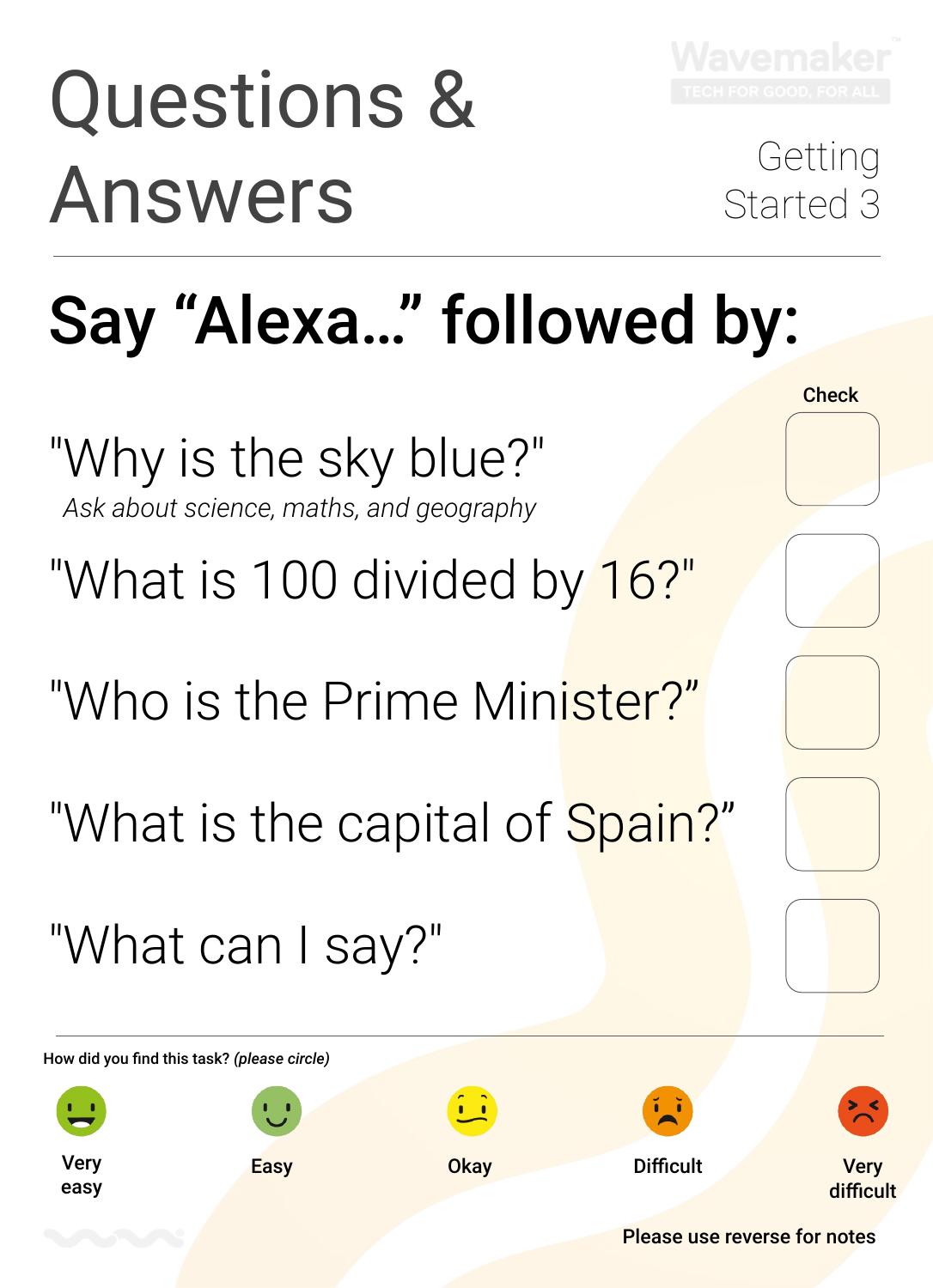# Fun with Alexa Getting<br>Started 4



Started 4

**Check** 

## Say "Alexa…" followed by:

"Tell me a joke"

"Knock knock"

"Sing a song"

"Tell me a poem"

"Tell me a story"





How did you find this task? *(please circle)*

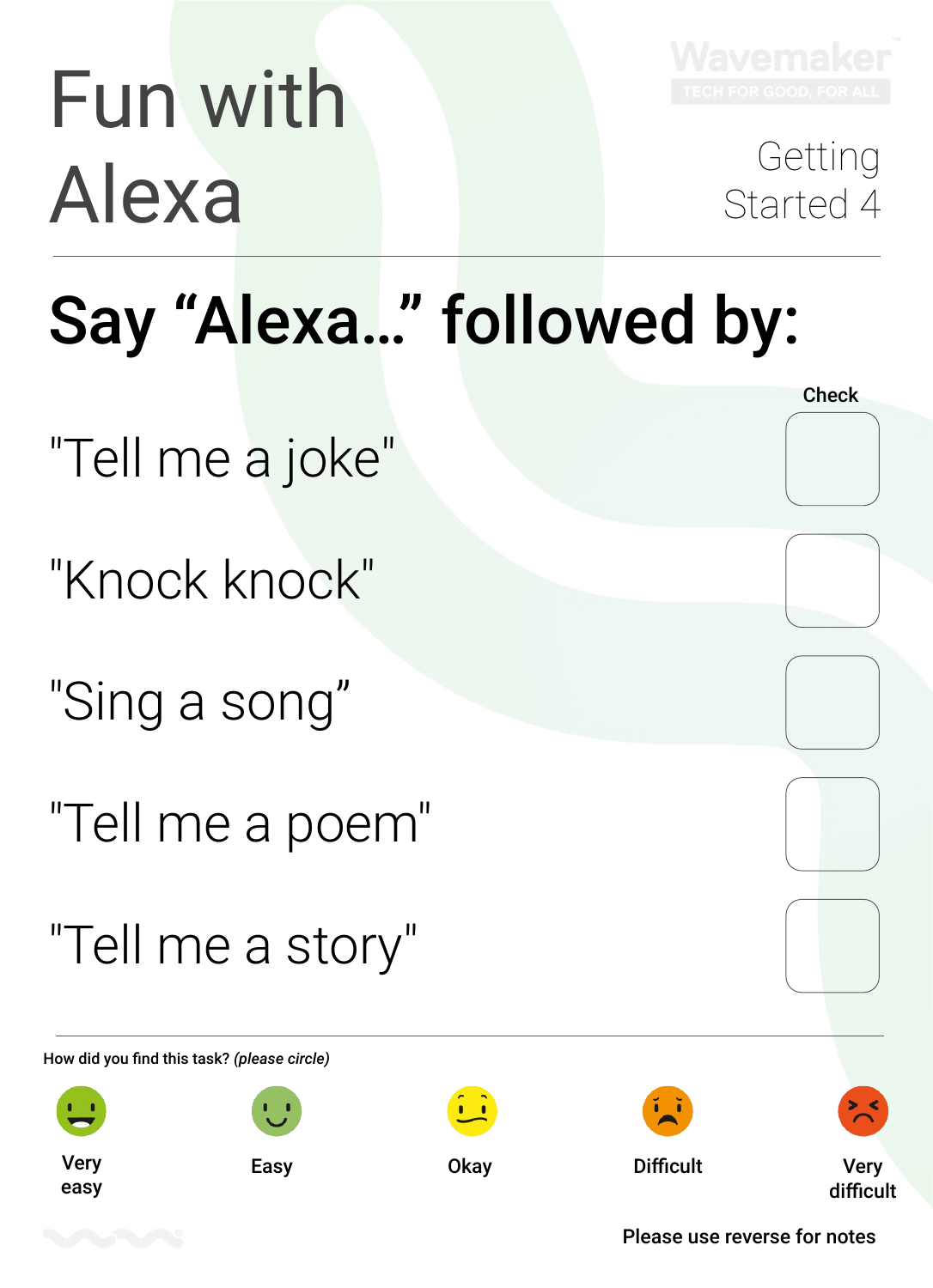

# Weather Information Getting<br>Information Started 5

Started 5

**Check** 

## Say "Alexa…" followed by:

"What's the weather?"

"Will it rain tomorrow?"

"How's the weather in Liverpool this weekend?"

"What's the temperature in Stoke-on-Trent?"

How did you find this task? *(please circle)*

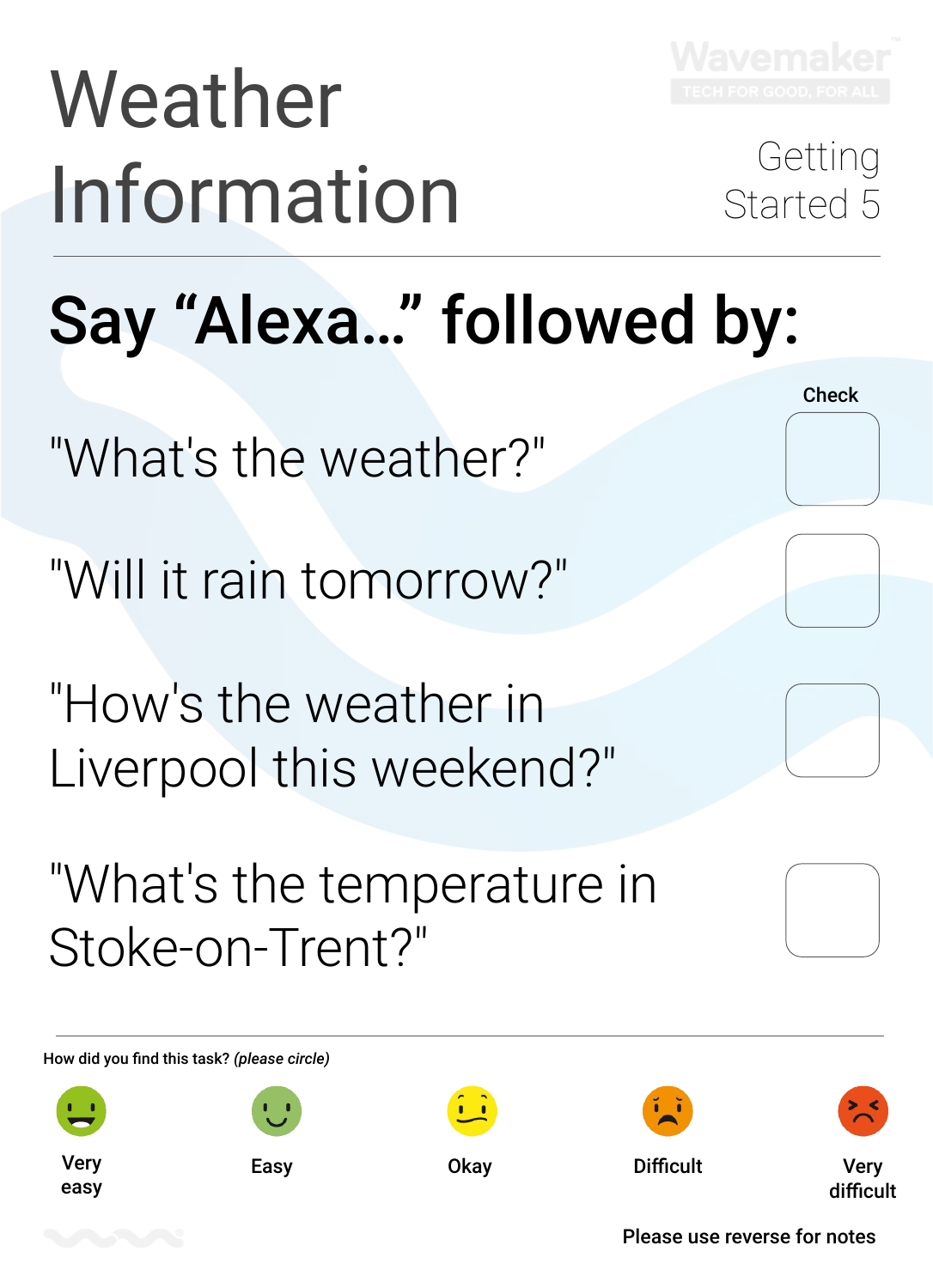# Shopping lists



### Getting Started 6

**Check** 

## Say "Alexa…" followed by:

"Add **'eggs'** to my shopping list"

"What's in my shopping list?"

"Add **'milk'** to my shopping list"

"Clear my shopping list?"

How did you find this task? *(please circle)*

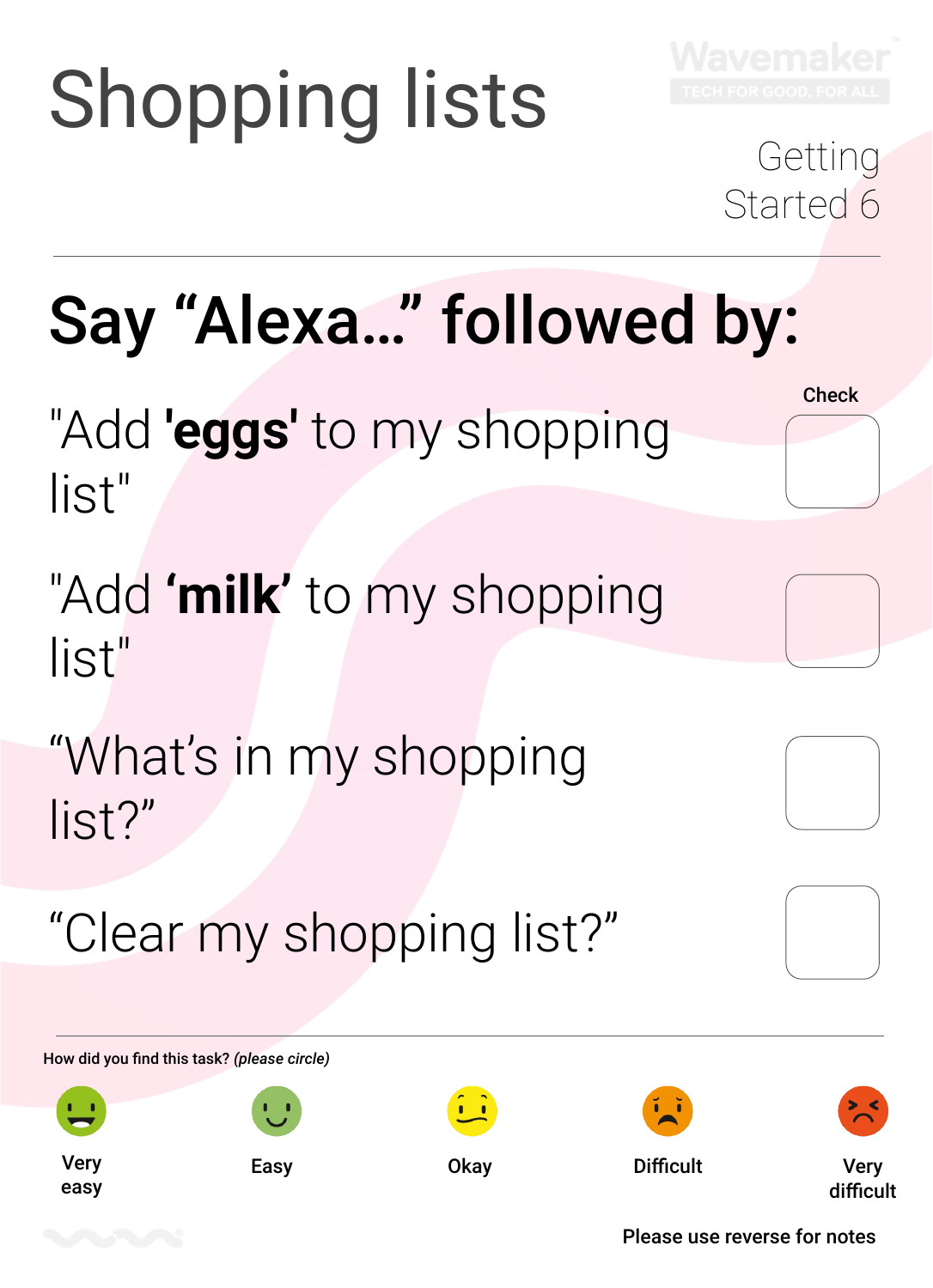

# Reminders & timers Getting<br>Started 7

Started 7

**Check** 

## Say "Alexa…" followed by:

### "Remind me in 5 minutes"

"Cancel my reminder"

"Remind me" *Alexa can help remind you about things*

### "Set an egg timer for 3 minutes"

*Set timers and also give your timers names*

How did you find this task? *(please circle)*

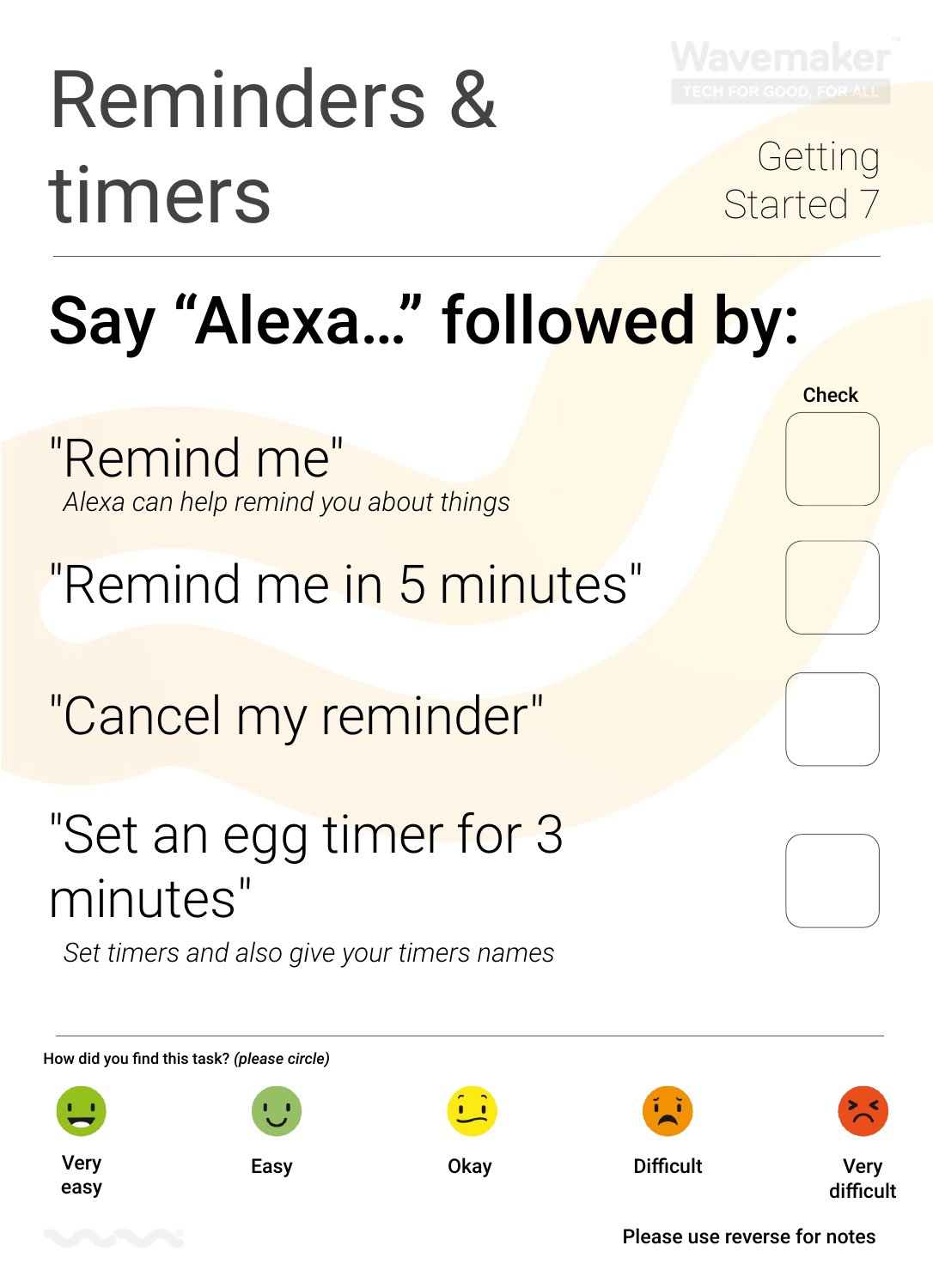# Use Alexa as an Alarm Getting<br>Started 8



# Started 8

**Check** 

## Say "Alexa…" followed by:

### "Set an alarm for 8:00am"

*Alexa can wake you up and also let you snooze*

"What alarms are set?"

### "Wake me up in the morning"

### "Set a weekday alarm at 7:00am"

*You can snooze and enjoy 9 more minutes of Zzz...*

How did you find this task? *(please circle)*



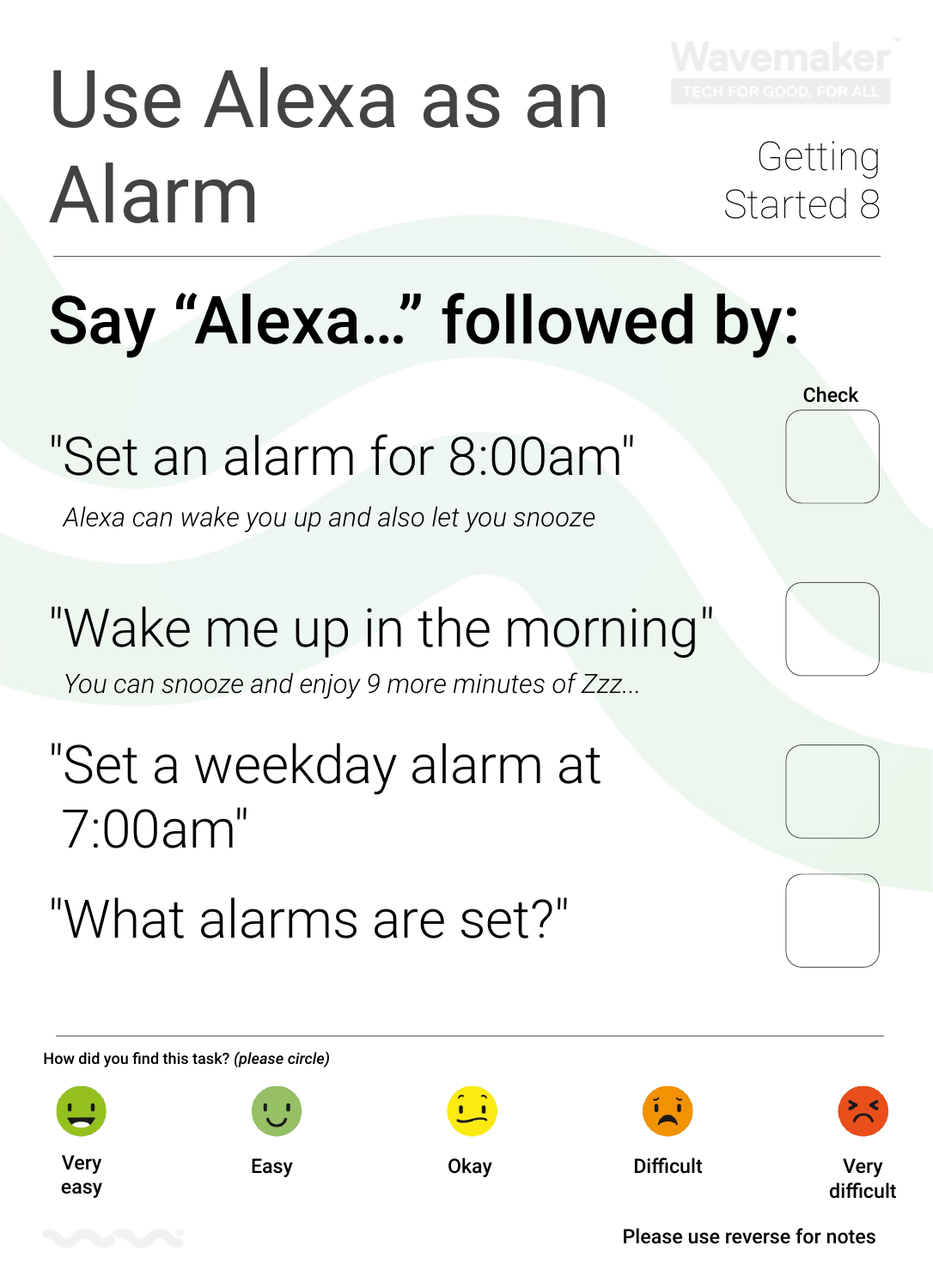

### Say "Alexa…" followed by:

"Play BBC Radio 2"

"Turn it up"

"Turn it down"

"Stop" *You can also sy QUIET or SHUSH to stop playing*

How did you find this task? *(please circle)* Very easy Easy Okay Difficult Very difficult

#### Please use reverse for notes

**Check**